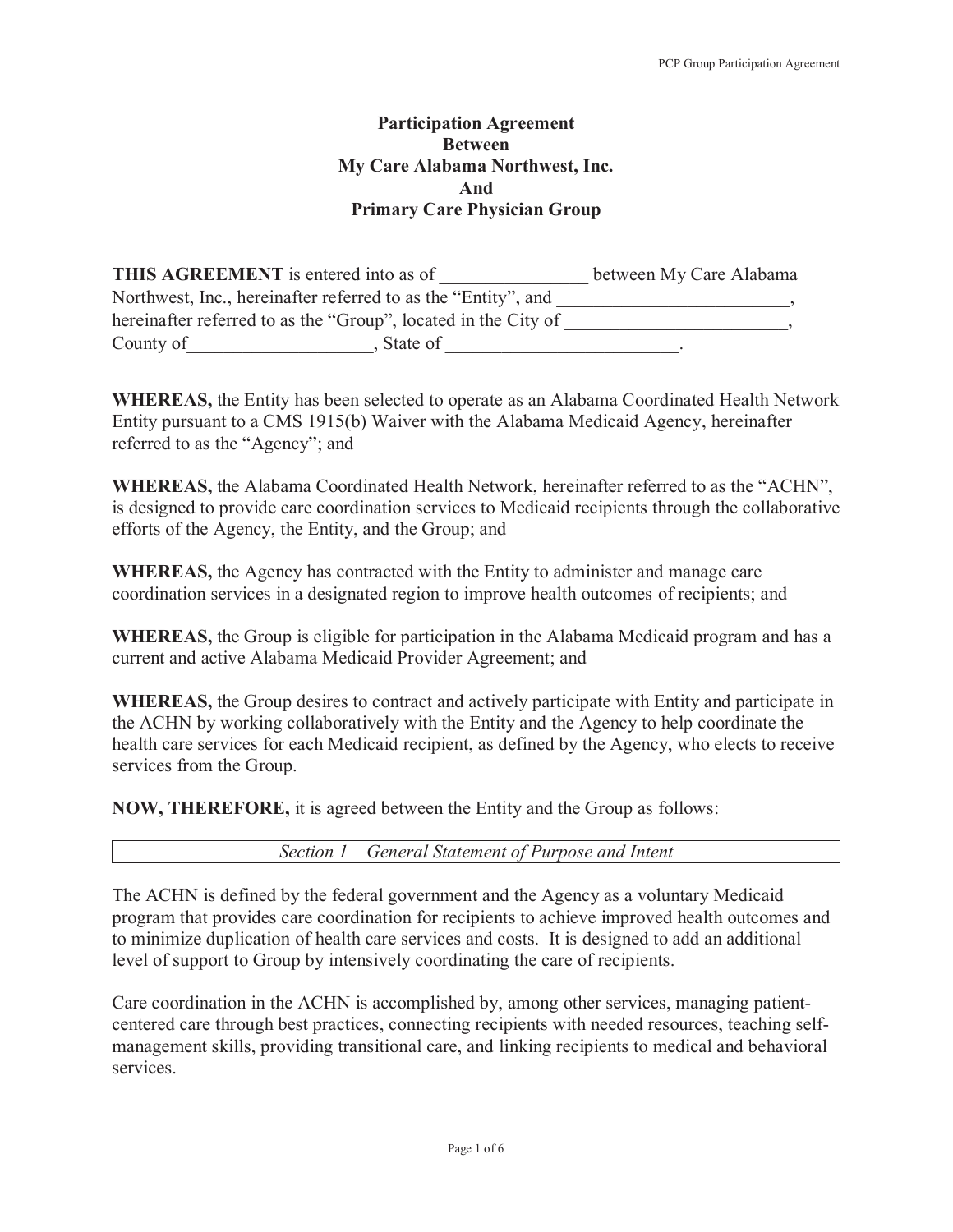## *Section 2 - Active Participation Activities of the Group*

In addition to Group's responsibilities under the Alabama Medicaid Provider Agreement and the Alabama Medicaid Primary Care Physician Group Agreement, the Group agrees to actively participate with the Entity. Active Participation is defined as performing the following activities:

- 1. The Group participates as needed in the Entity's multidisciplinary care team and the development of individualized and comprehensive care plans;
- 2. Over a twelve (12) month period, the Group participates in-person in at least two (2) quarterly Medical Management Meetings and one webinar/facilitation exercise with the Entity's Medical Director. Attendance requirements can be met by having one primary care physician, Nurse Practitioner, or Physician Assistant from the Group attend;
- 3. The Group participates in program initiatives centered around quality measures; and
- 4. The Group reviews data provided by the Entity to help achieve Agency and Entity quality goals.

Additionally, the Group agrees to:

- 1. Provide voice to voice access for medical advice and care for recipients on a twenty-four (24) hours a day and seven (7) days a week basis.
- 2. Establish and maintain hospital admitting privileges or have a formal agreement with a hospitalist group or another physician or group for the management of inpatient hospital admissions that addresses the needs of all recipients under the care of the Group.
- 3. Comply with the policies and procedures developed by the Entity's Medical Management Committee (as defined in the Alabama Coordinated Health Network RFP Number 2019- ACHN-01) to effectively manage the quality, utilization, and cost of services, including but not limited to the following:
	- a. Inpatient admissions;
	- b. Emergency department visits;
	- c. Specialty and ancillary referrals;
	- d. Early detection and health promotion;
	- e. Chronic diseases;
	- f. At risk patients; and
	- g. Pharmacy prescribing patterns
- 4. Maintain an integrated medical record and allow the Entity access to that record to coordinate patient care.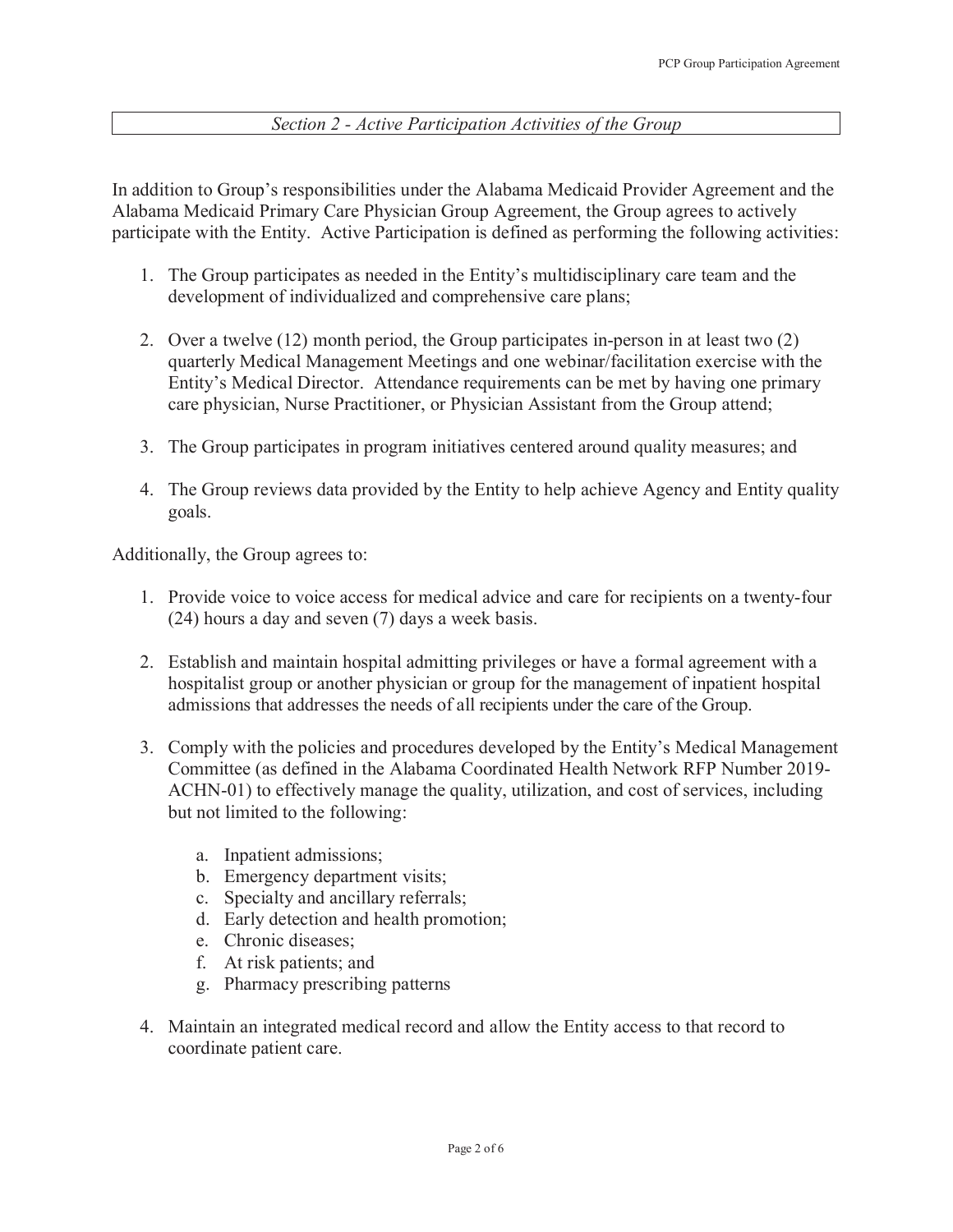- 5. Review data provided by the Entity and the Agency and participate as needed in any initiatives or trainings as part of the Quality Improvement Program (as defined in the Alabama Coordinated Health Network RFP Number 2019-ACHN-01).
- 6. Work with the Entity's pharmacist to help manage patient pharmaceutical issues by responding to the pharmacist's assessment of any problems with medications prescribed versus medications filled/taken.
- 7. Ensure appropriate access to care by providing timely appointments.
- 8. Provide appropriate referral processes and communications with non-primary care specialists.

Nothing in this Agreement shall interfere with or supersede the Group's obligation to provide health care services to Medicaid recipients under separate agreements with the Agency.

*Section 3 – Duties and Responsibilities of the Entity* 

The Entity shall provide:

- 1. A care coordinator who shall serve as the liaison between the Group, pharmacist, other providers, and the recipient as needed.
- 2. Assistance to coordinate services for recipients with other medical providers, substance abuse providers, behavioral health providers, agencies, and care managers with the Entity to ensure timely delivery of services, to improve health care efficiency, and to improve quality of care.
- 3. Collaboration in the development of individualized care plans and goals identified by the Group and the recipient.
- 4. Education, training and technical assistance regarding the ACHN.
- 5. Clinical and administrative leadership and technical support to design, develop, and implement new clinical care management initiatives.
- 6. Periodic reports concerning Group's recipients and the Entity, including Medical Management Committee (as defined in the Alabama Coordinated Health Network RFP Number 2019-ACHN-01) reports and reports from the Agency.
- 7. Measures for the Group and the ACHN, and data relating to service utilization by the recipients as well as updates about the Group's progress toward goals and measures.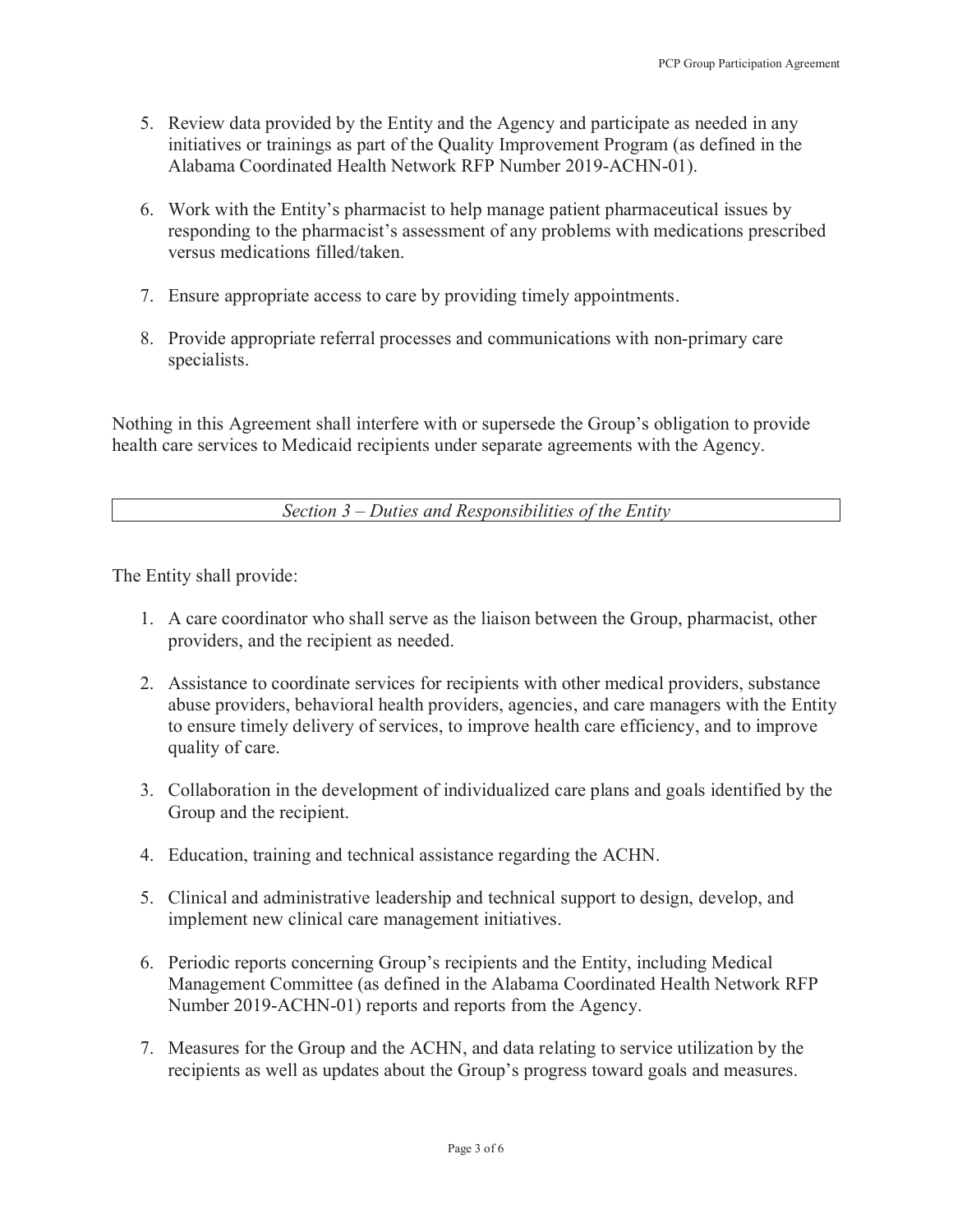## *Section 4 – General Terms and Conditions*

- 1. Non-Discrimination: The Group shall comply with all applicable federal and state laws which prohibit discrimination on the grounds of race, creed, sex, religion, national origin, or physical or mental handicap.
- 2. Transfer of Agreement: This Agreement may not be assigned, in whole or in part, by the Group.
- 3. Contract Termination: This Agreement may be terminated under the following conditions:
	- a. Automatically upon termination of the Group's Alabama Medicaid Provider Agreement for any reason;
	- b. Automatically upon termination of the Group's Alabama Medicaid Primary Care Physician Group Agreement for any reason;
	- c. Automatically upon termination of the Entity's Alabama Coordinated Health Network Agreement with the Agency;
	- d. Immediately, as to the Group or any health care provider employed or under contract by Group, upon a revocation of such Group's employee's, contractor's, or agent's license to practice medicine in the State of Alabama, a revocation of such Group's employee's, contractor's, or agent's enrollment as a participating provider under Title XIX (Medicaid) of the Social Security Act, and/or cancellation of such Group's employee's, contractor's, or agent's medical liability insurance;
	- e. By either party without cause upon at least ninety (90) days' notice;
	- f. By either party with cause upon sixty (60) days' notice, in writing, and delivered by registered mail with return receipt requested or in person; or
	- g. By mutual consent of both parties.
- 4. Amendments: No supplements, modifications, or amendments of the Agreement will be binding unless executed in writing by both parties.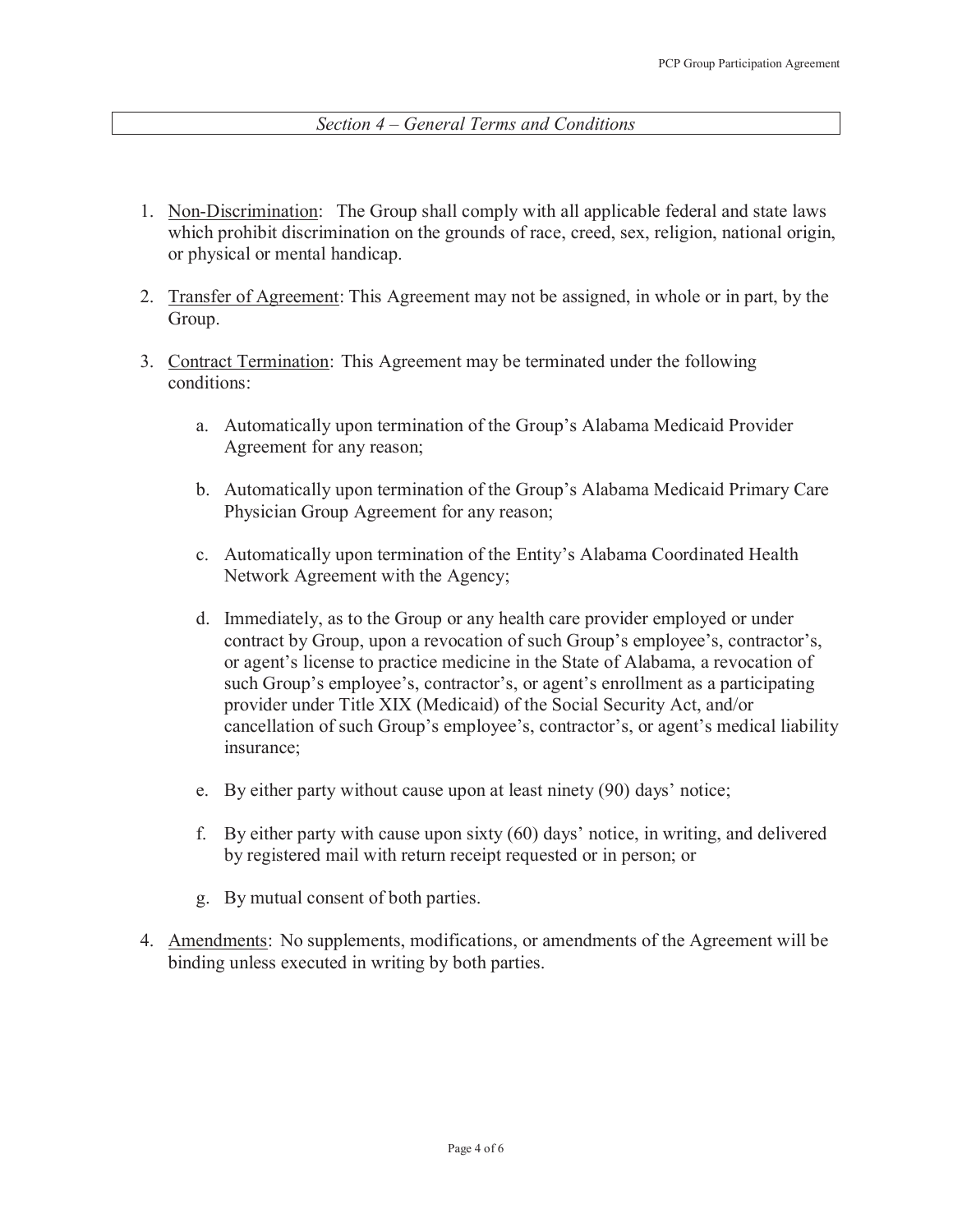- 5. Indemnifications: Group shall reimburse, defend, indemnify, and hold harmless Entity and Entity's affiliates, partners, shareholders, members, owner, directors, managers, officers, employees, contractors, and agents for, from, and against any and all claims, damages, losses, deficiencies, liabilities, penalties, charges, costs, and expenses (including attorney's fees) resulting from, relating to, or arising out of, (i) any failure by Group (or any contractor or agent of Group) to comply with the terms and conditions of the Agreement, and (ii) any act or omission of Group or its employees, contractors, or agents.
- 6. Affiliated Entities: Both parties understand that only one agreement is necessary for the Group to participate with all ACHN Entities operating in the state. A list of all ACHN Entities is attached as Attachment A.

|  |  |  | Section $5$ – Effective Date and Duration |  |
|--|--|--|-------------------------------------------|--|
|--|--|--|-------------------------------------------|--|

This Agreement shall become effective on  $\Box$  and remain in effect until amended or terminated pursuant to the terms of this Agreement.

|                                     | Section 6 - Signatures           |
|-------------------------------------|----------------------------------|
| <b>Primary Care Physician Group</b> | My Care Alabama Northwest, Inc.  |
| Signature                           | Signature of Authorized Official |
| Name of Group                       | Date                             |
| Date                                | <b>Entity Email Address</b>      |
| Alabama Medicaid Group Billing ID   |                                  |
|                                     |                                  |
| <b>Mailing Address</b>              |                                  |
| Group Email Address                 |                                  |